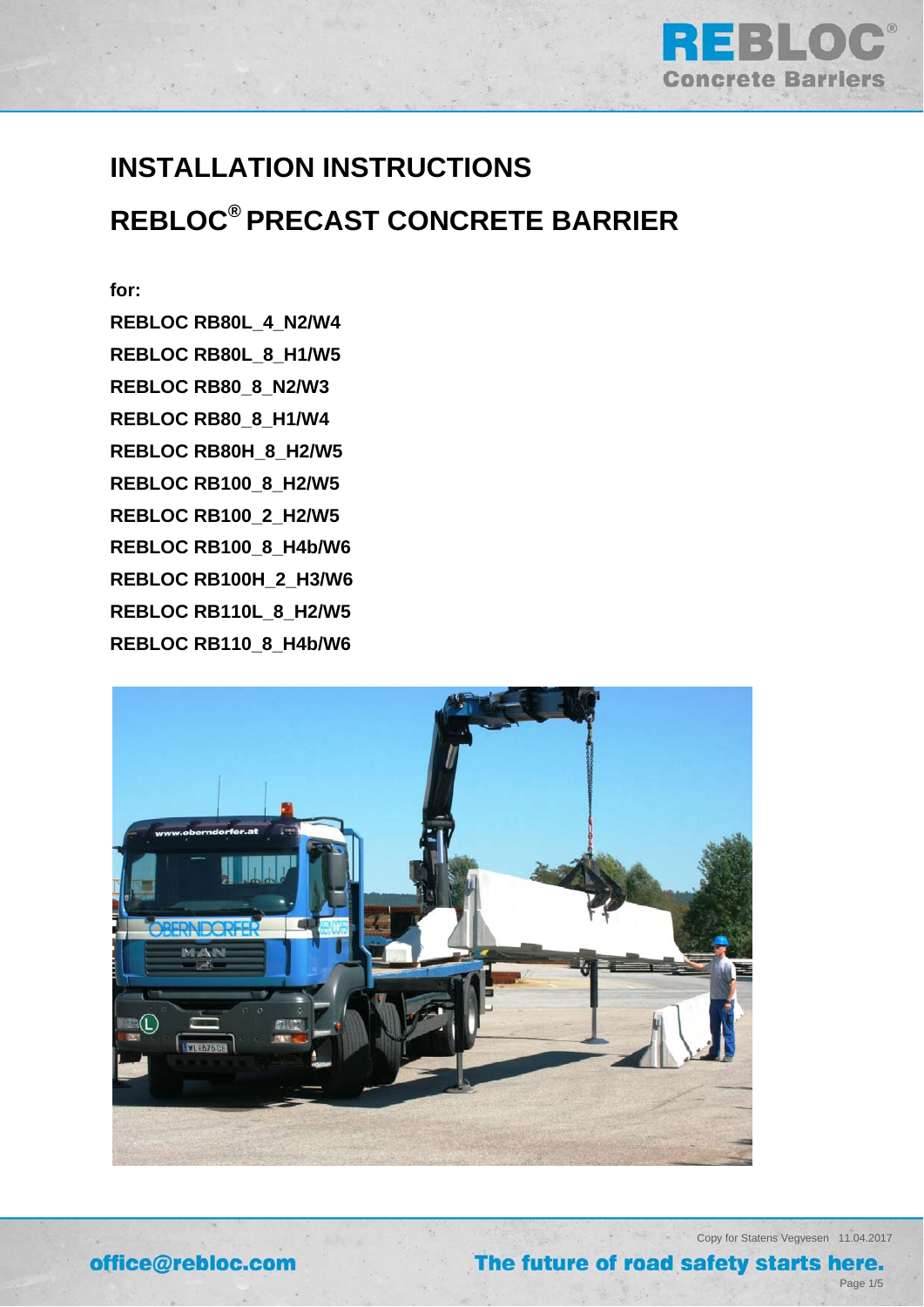

# **1. Important remarks**

The following installation instructions serve as a support for the self-erection of the REBLOC<sup>®</sup> restraint systems by the customer. Before commencing any erection work it is essential to familiarize oneself thoroughly with the compliance of all relevant specific regulations and standards (construction, installation, safety, etc.), to inspect all lifting equipment, and review all lifting and safety requirements. When the elements cannot be placed for intermediate storage on a level or paved carriageway / surface for short or long time periods (e.g. for intermediate storage during system installation), appropriate measures must be taken in order to prevent toppling / overturn of the elements (e.g. use levelling shims / wedges to ensure a level foundation). Ensure that this installation instruction is the current valid edition (version number / date).

### **2. General**

The connecting coupling of the REBLOC® Safety Barrier Systems is fully-integrated in the safety barrier. No auxiliary or additional parts are required. It must be ensured that only matching elements are connected with each other to secure a complete system efficiency in accordance with EN 1317. The combinable and matching elements are presented in the info sheets "Product Overview" and the respective data sheets. There are no special erection/installation tools required. The system is fully functional when all elements are interconnected as described in this manual, and the end-units are correctly anchored. In the case of exceptional local conditions it is important to refer to the national regulations and / or to consult the project contractor or the safety barrier manufacturer.

### **3. Choice of appropriate system**

The selection of the appropriate REBLOC<sup>®</sup> system is undertaken by the contractor or road designer according to the national requirements, the local conditions and the tender requirements on the basis of the EN 1317. The principal criteria are the containment level, the working width and the impact severity level.

### **4. Minimum installation length**

The minimum installation length is required to secure the efficiency of each single REBLOC® system according to EN 1317**.** The minimum installation length depends on the safety barrier system and the containment level, and is indicated in the data sheets.

### **5. Foundation and underlay**

The system should be erected on a continuously level and structurally stabile surface (asphalt or concrete):

- The levelness of the underlay shall not exceed  $\pm$  1,5 cm per 8m measuring length (longitudinal)
- Maximum transverse tilt relative to the carriageway: 6 % (see Sketch 1 Maximum Transverse Tilt)
- Load carrying capacity: minimum 200kN/ $m<sup>2</sup>$
- The underlay should be level and frost resistant according to national regulations and standards.
- It should be ensured that there is no foreign particle under/close to the barriers which may cause uneven coupling meshing or unnecessary twisting of the barrier.
- The continuity of height and alignment of the barrier system is to be assured.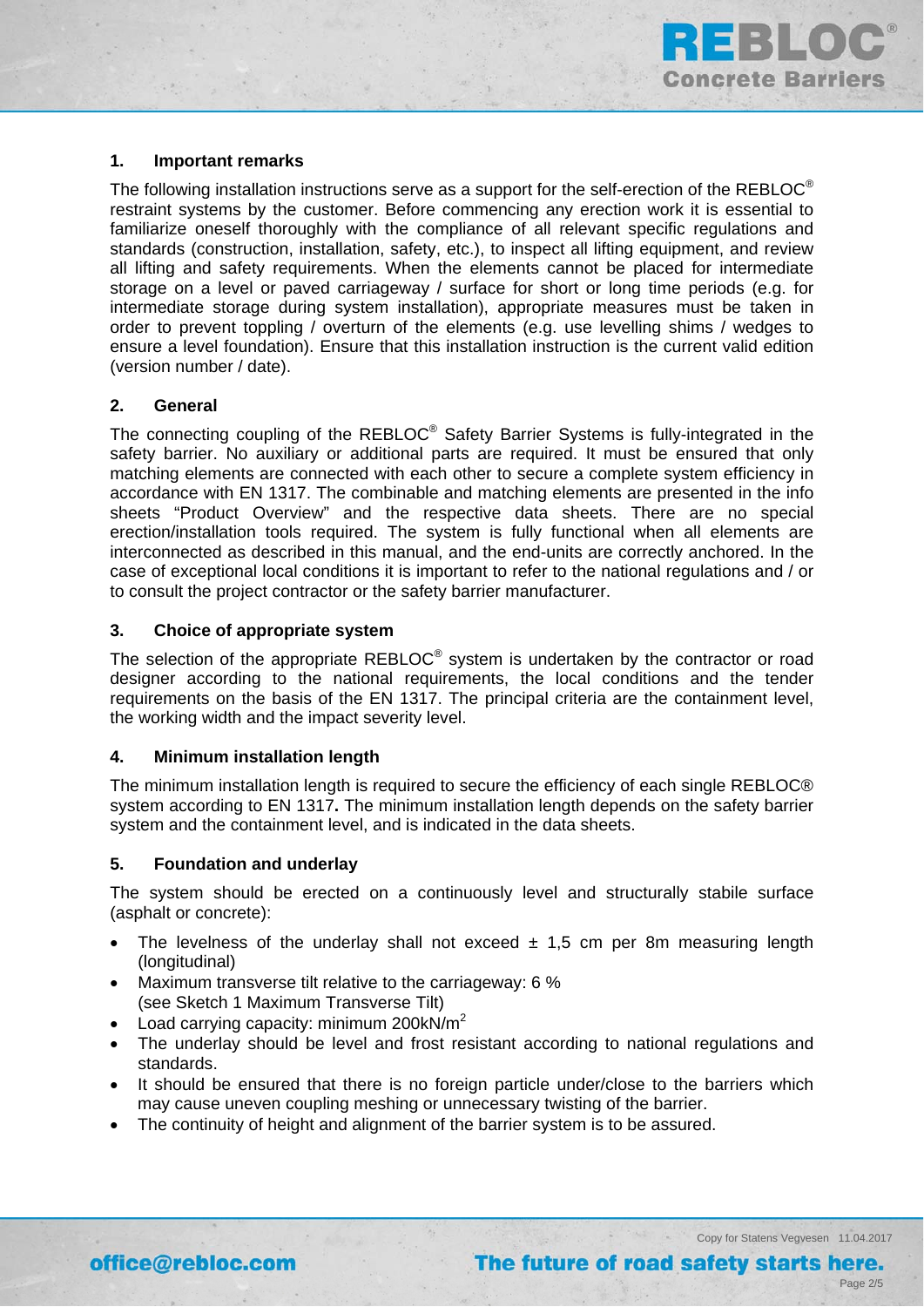



# **6. Assembly and Anchorage**

The REBLOC<sup>®</sup> Systems consist of free-standing elements standing on the road surface and are not connected to the subsoil. The leading and trailing terminals are anchored. The restraining function is achieved through the strong connection of each element within the continuous chain of the tension bar.

The terminal elements of the barrier system are anchored in a local concrete foundation or in the roadway (asphalt or concrete). The method for each system is illustrated in the appropriate data sheets of the respective system.

The safety barriers should be positioned, adjusted and aligned, along the marked / desired contour. The safety barrier system should achieve a steady and attractive appearance.

# **7. Applicable documentation**

Data sheet REBLOC RB80L\_4\_N2/W4 Data sheet REBLOC RB100\_2\_H2/W5 Data sheet REBLOC RB80 8 H1/W4 Data sheet REBLOC RB100 4T Data sheet REBLOC RB80H 4T Data sheet REBLOC RB110 4.5T Data sheet REBLOC RB100 8 H2/W5

Data sheet REBLOC RB80L\_8\_H1/W5 Data sheet REBLOC RB100\_8\_H4b/W6 Data sheet REBLOC RB80\_8\_N2/W3 Data sheet REBLOC RB100H\_2\_H3/W6 Data sheet REBLOC RB80 4T Data sheet REBLOC RB110L 8 H2/W5 Data sheet REBLOC RB80H 8 H2/W5 Data sheet REBLOC RB110\_8\_H4b/W6

### **8. Installation process**

### **8.1. Delivery of the elements**

The elements are delivered to the construction site on suitable vehicles (articulated trucks preferred), whereby all associated road safety requirements must be fulfilled. Siteaccess roads should be checked / inspected. Construction sites on busy motorways must conform to the minimum mandatory road security and load carrying / transport securing system requirements must be ensured. Installation work should be carried-out in the direction of the traffic flow.



Copy for Statens Vegvesen 11.04.2017 The future of road safety starts here.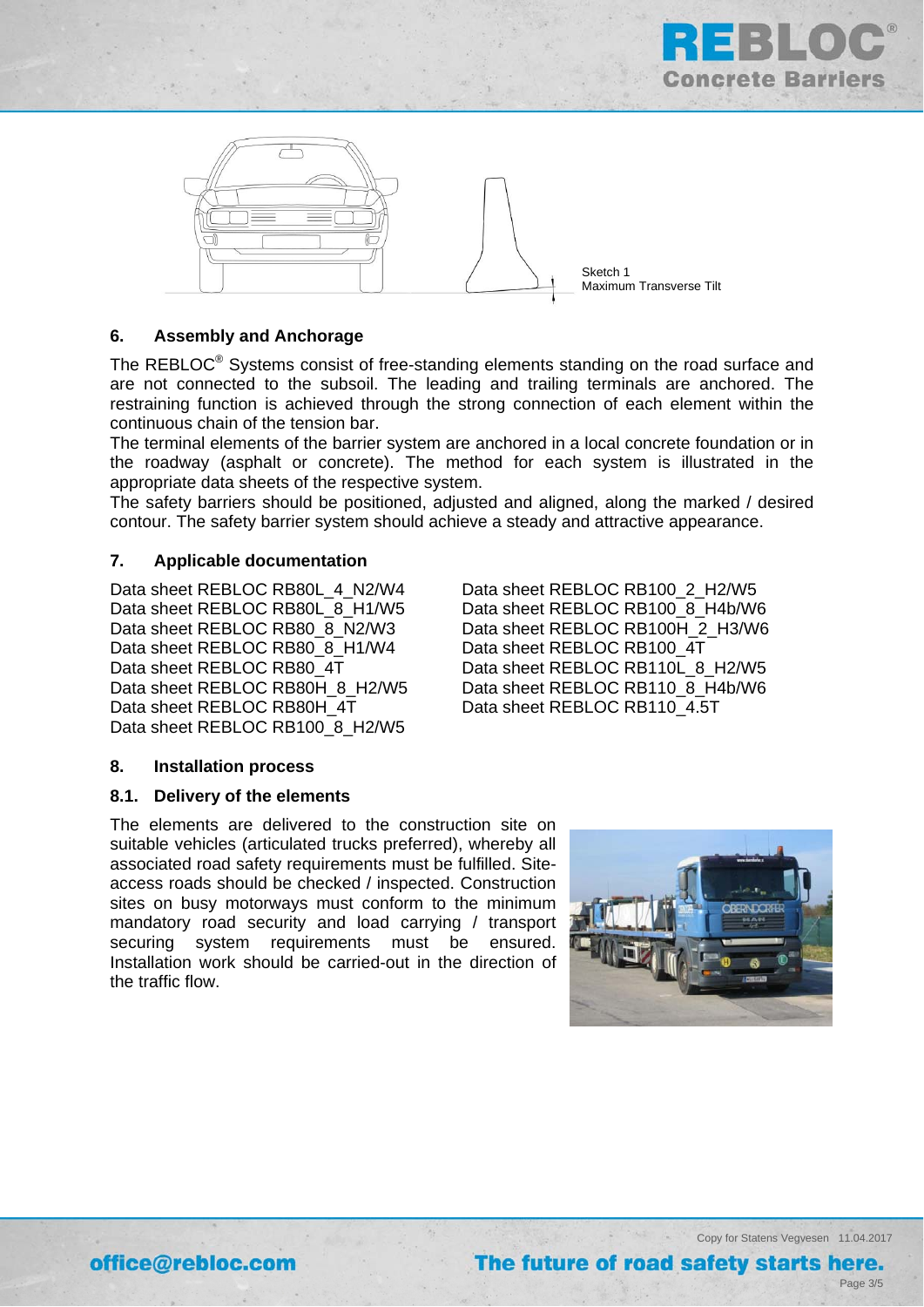

# **8.2. Unloading and Positioning of the Elements**

After the removal of the transport securing belts / devices, the elements are taken from the truck with suitable lifting gears with sufficient lifting capacity (gripping tongs, belts or alternatively approved lifting anchors) by an appropriate crane (loading crane, mobile crane). The elements are positioned and adjusted along the previously marked road surface. Construction sites on busy roads must ensure adequate safety for the erection team and the motorway / road users – no erection vehicle / crane / or part of the safety barrier is allowed to protrude into the flow of traffic / active traffic lanes. Overhead electric cables adjacent to the erection site must be inspected and all work planned to avoid any contact with these cables.



# **8.3. Integration of the Elements**

The element, which is to be integrated in the continuous chain of the barrier system, is positioned so that the lower edge of the coupling is directly above the upper edge of the coupling of the pre-positioned element. Regarding the RB80H and RB110L this procedure relates also to the tongue and groove arrangement on the concrete lower side face.



Now, the end-face of the element to be installed is manipulated to the edge-face of the already in-position element, to bring an overlapping of both couplings. It is important to avoid collision of neighbouring elements during installation and manipulation, to reduce concrete damage and break-away.

Copy for Statens Vegvesen 11.04.2017

Page 4/5